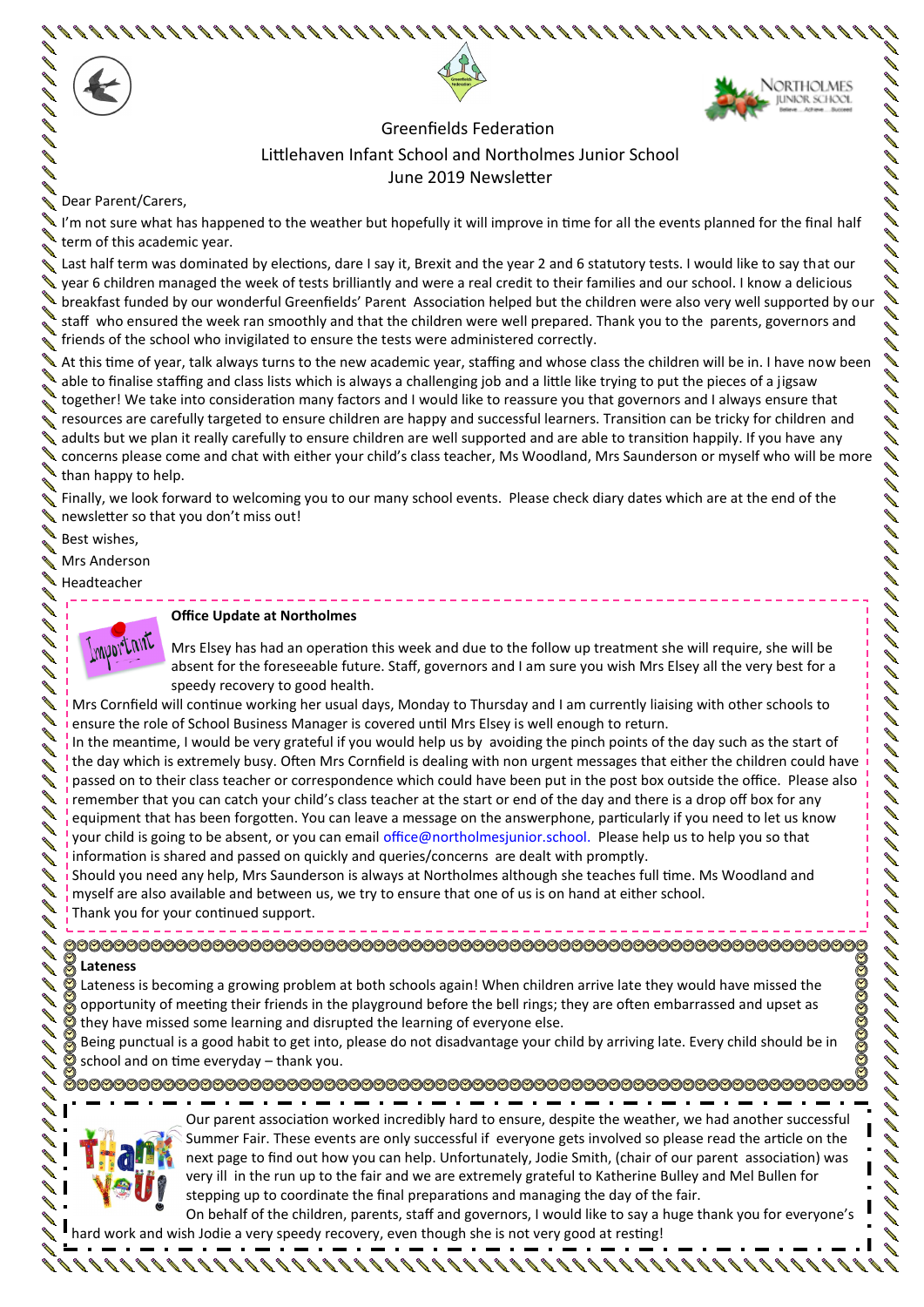# **Some pleas!**

### **Parking– again!**



Inconsiderate parking is always a hot topic of discussion but if people did not park in places which make it dangerous for our children to cross or park up on the grass verges and upset out neighbours, it would cease being a problem. Please stop and think before you park – the yellow markings outside our schools are there for a reason!

#### **Facebook**

Please read the letters and information which is either sent home or emailed to you.

Social media can be a great way of checking information and communicating and we are lucky to have pages for both schools which are updated by parents. However, if you are unsure about a piece of information, please read and refer back to the direct communication from school as this information is always the most up to date.

Lastly, I would ask that you approach any posts with an open mind. Often it is far easier to moan via social media rather than speak to the school directly! It may be that the school is unaware that there is a problem or that the information being shared is untrue.

#### **Holiday taken in term time**

As per our absence policy holidays taken in term time will not be authorised but please complete a holiday form that can be collected from the school office so that we know the reason why your child is absent from school.

## **Greenfields Parent Association need you!**

What is Greenfields Association?

We are a registered charity of parents raising money to support the children and their families at LH and NH schools. Last year we raised over £8000. This fantastic amount of money enabled us to give £4000 to each school to provide extras for our children.

- The money also paid for :
- £6 per child towards school trips
- Reception book bags
- 50% of leavers hoodies
- Easter chocolate and prizes
- Christmas treats

●

 $\bullet$ Q 0 0 Ø  $\hat{\mathbf{a}}$ 

0 Ø

Ô  $\bullet$ Ø ø  $\bullet$ 

C

Ô

Ô

Ō

- Yr. 6 Leavers BBQ
- Yr. 2 Leavers party
- Food for Christmas parties
- SATs breakfasts
- Refreshments at events
- Littlehaven pond maintenance
- Items for Christmas dinners



To enable us to carry on doing this we need NEW parents/grandparents help on the committee. From September we are losing a number of the active PTA members and without new members coming forward we will not be able to continue and these things will be lost to our children and their families. So what support do we need?

**There are 3 main roles:**

- Planning Committee meeting every 6-8 weeks (generally at the pub) to plan events and help run the events.
- Additional Committee helping an hour or so roughly 4 times a year, to help run stalls, wrapping gifts, preparing items for stalls, setting up events, helping at the discos.
- Event helper to sign up to give an hour of your time at our events throughout the year.

At Littlehaven we need someone to take on the termly cake sales and selling second hand uniform so they can continue from September. Everything you need to run these is in place, so could you help with this?

Would you be disappointed to lose these things for your children and family? Then please come and have a chat to us and see where you can help, as they say "every little helps"!

Many thanks,

Jodie and team